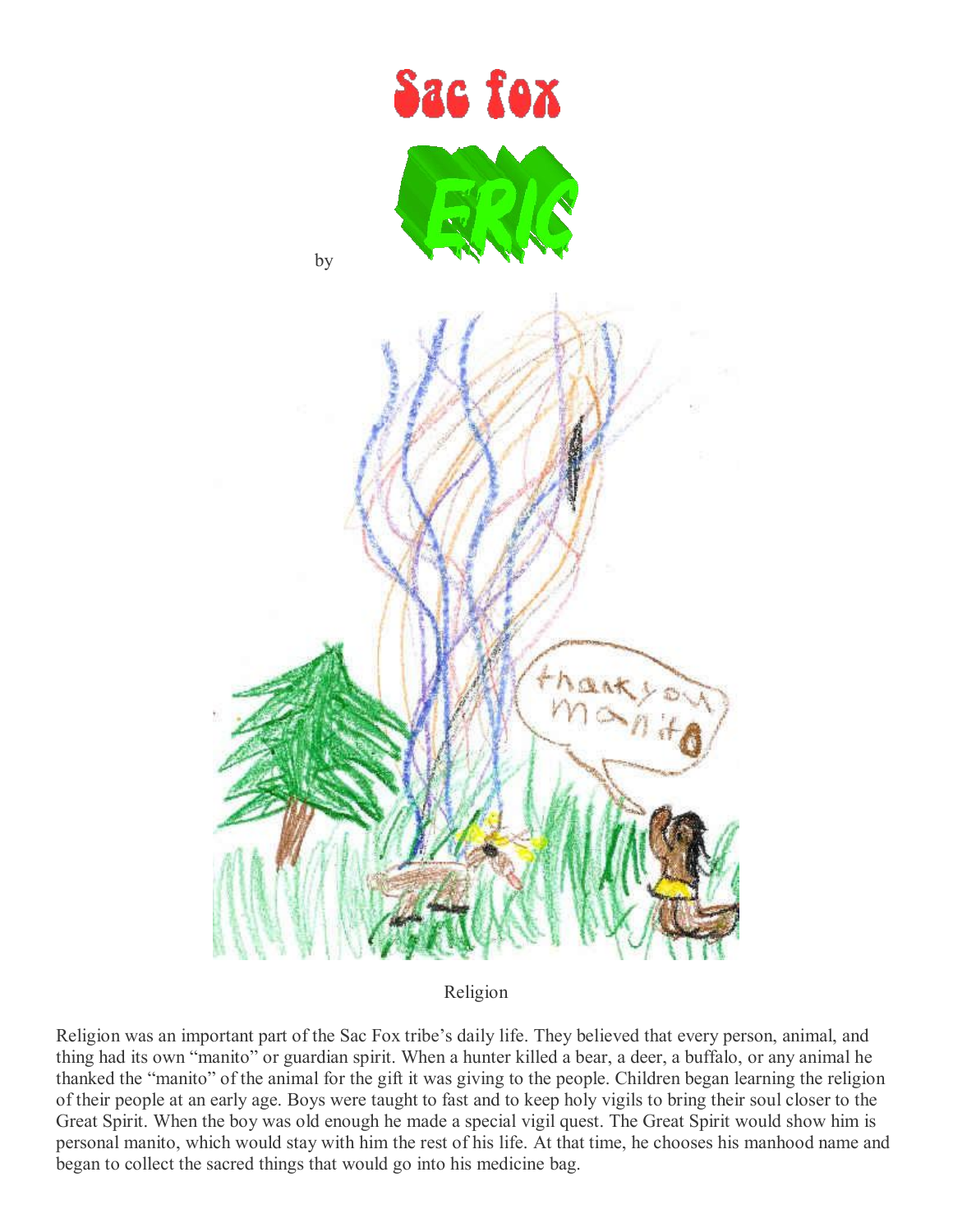

Dwellings

The Sac Fox tribe lived in large bark covered wigwams with rounded roofs that let the rain and snow roll off easily. Most wigwams were forty to sixty feet long and had several families living in them. Each family had its own cooking fire in the center of the wigwam. Sleeping benches covered with skins and blankets ran along the sidewalls.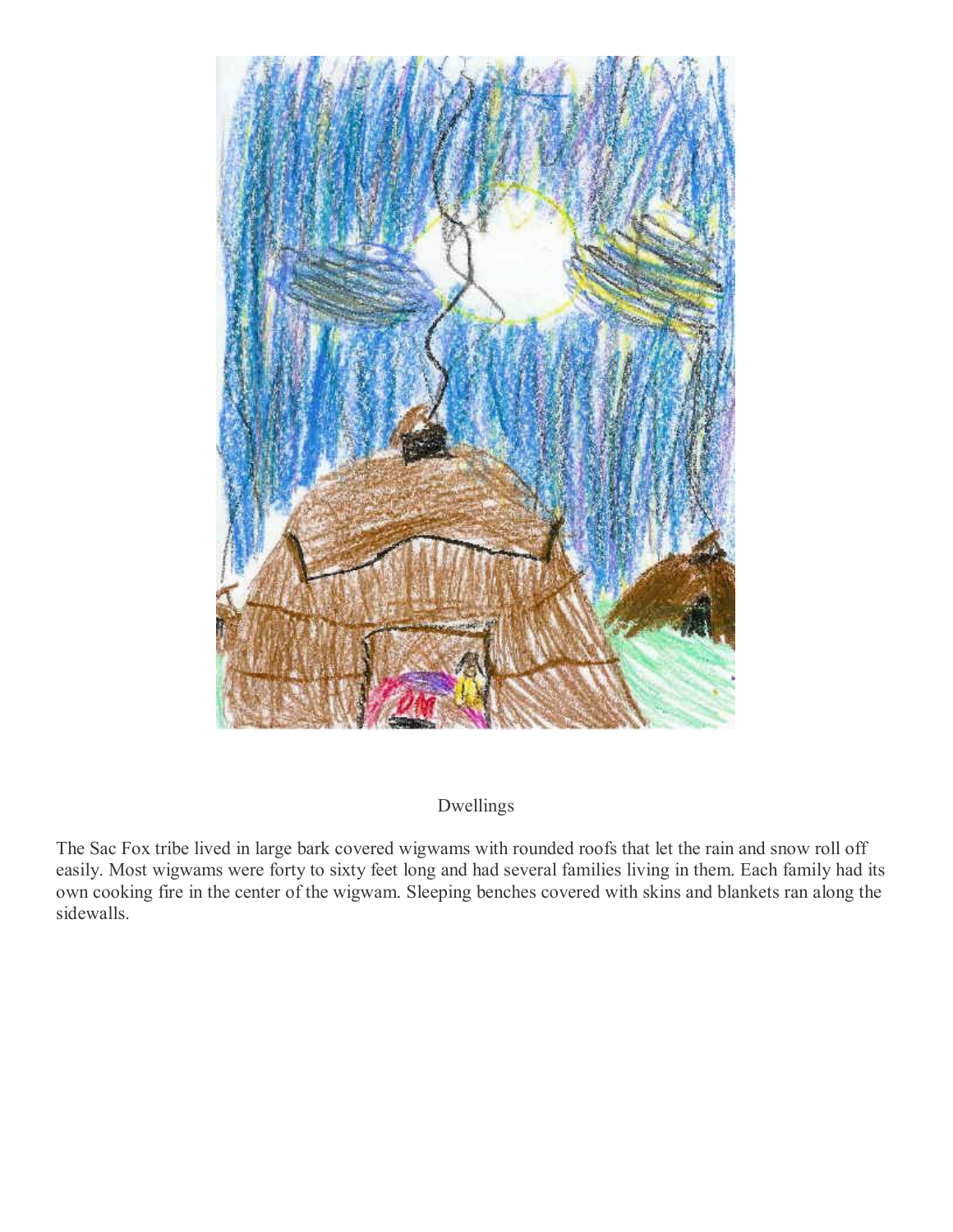

Food

The Sac Fox tribe lived in a rich valley where deer, buffalo, and smaller animals provided food. The nearby streams were also filled with fish. The valley also had rich soil. Using the shoulder bone of buffalo or deer, the women broke the land and turned over the soil. They grew corn, beans, squash, pumpkin and tobacco. OF all the crops corn was the most important. It could be boiled, roasted, or made into soup or dumplings. Also, the kernels were stripped away from the cob. It could be dried and pounded into meal or stored away for later use.